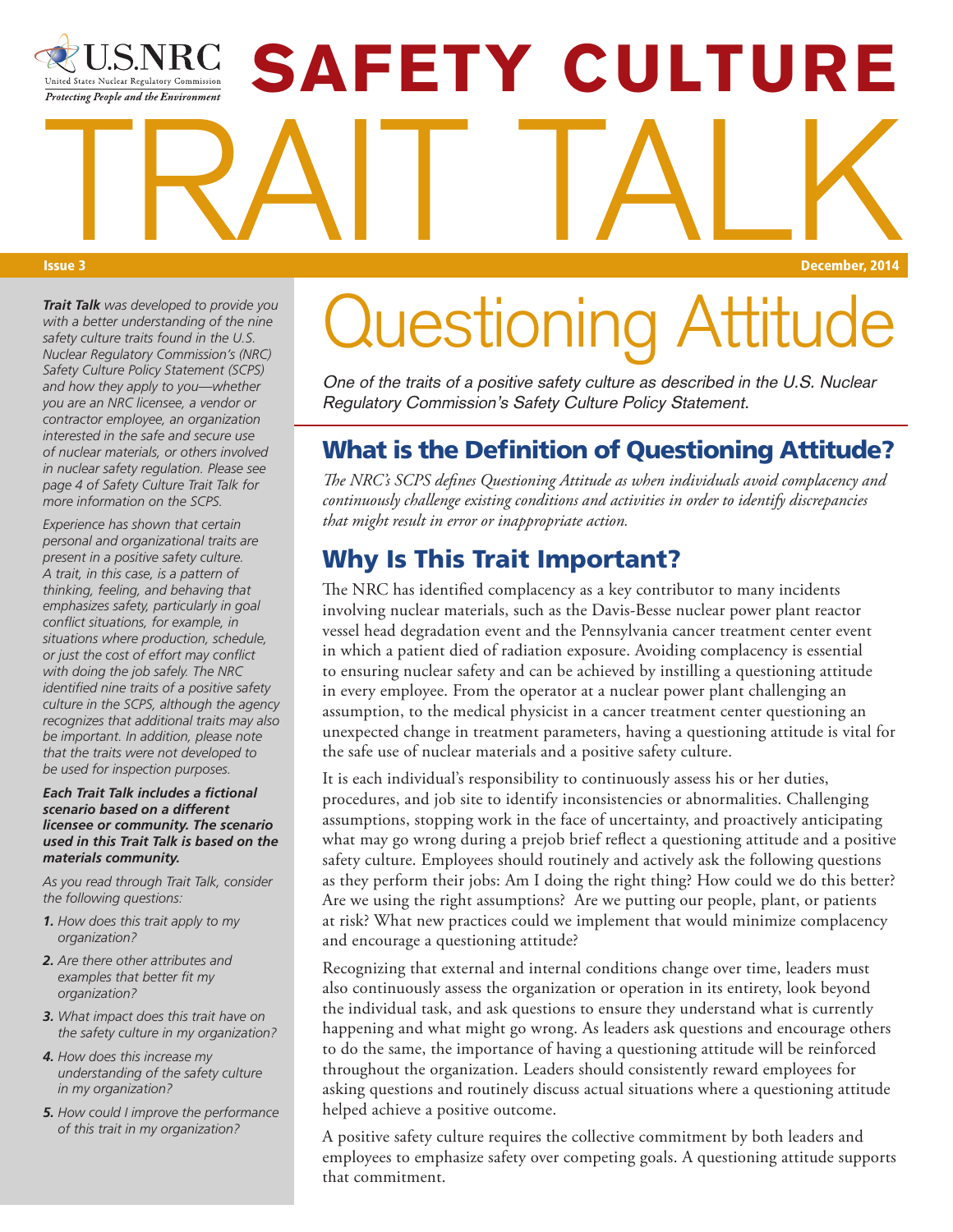## SAFETY CULTURE TRAIT TA

#### WHAT DOES THIS TRAIT LOOK LIKE?

#### Nuclear is Recognized as Special and Unique:

Individuals understand that complex technologies can fail in unpredictable ways.

*The organization ensures that activities that could affect nuclear materials are conducted with particular care, caution, and oversight. Individuals recognize the special characteristics and unique hazards of nuclear technology, including radioactive byproducts, and the importance of features designed to maintain nuclear safety. Executives and senior managers ask probing questions to understand the implications and consequences of anomalies, and challenge managers to ensure degraded conditions are fully understood and appropriately resolved, especially those involving equipment important to nuclear safety.* 

**Challenge the Unknown:** Individuals stop when faced with uncertain conditions. Risks are evaluated and managed before proceeding.

*Leaders reinforce expectations that individuals take the time to do the job right the first time, seek guidance when unsure, and stop if an unexpected condition or equipment response is encountered. Individuals maintain a questioning attitude during pre-job briefings and job-site reviews to identify and resolve unexpected conditions. Individuals challenge unanticipated test results rather than rationalizing them. For example, abnormal indications are not automatically attributed to indication problems but are thoroughly investigated before activities are allowed to continue. Individuals stop work activities when confronted with an unexpected condition, communicate with supervisors, and resolve the condition prior to continuing work activities. When appropriate, individuals consult system and equipment experts. If a procedure or work document is unclear or cannot be performed as written, individuals stop work until the issue is resolved.* 

**Challenge Assumptions: Individuals challenge** assumptions and offer opposing views when they think something is not correct.

*Leaders solicit challenges to assumptions when evaluating nuclear safety issues. Individuals ask questions to fully understand the bases of operational and management decisions that appear to be contrary to nuclear safety, and managers question assumptions, decisions, and justifications that do not appear to consider impacts to nuclear safety sufficiently.* 

Avoid Complacency: Individuals recognize and plan for the possibility of mistakes, latent problems, and inherent risk, even while expecting successful outcomes.

*The organization is aware that latent conditions can exist, addresses them as they are discovered, and considers the extents of the conditions and their causes. Prior to authorizing work, individuals verify procedure prerequisites are met rather than assuming they are met based on general work site conditions. Individuals perform a thorough review of the work site and the planned activity every time work is performed rather than relying on past successes and assumed conditions, and they consider potential undesired consequences of their actions prior to performing work and implement appropriate error reduction tools. Leaders ensure specific contingency actions are discussed and understood during job planning and pre-job briefings.* 

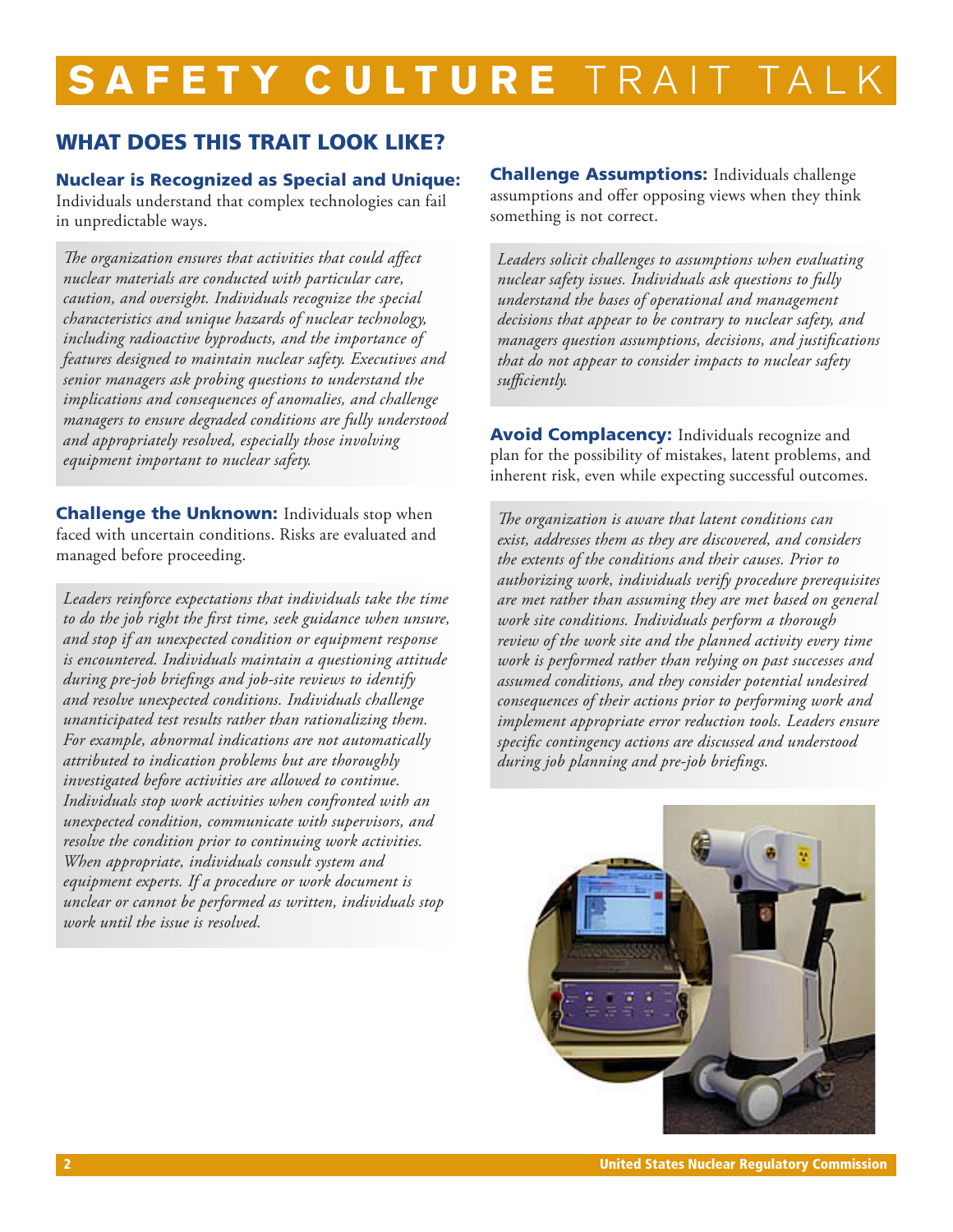### SAFETY CULTURE TRAIT TAL

### WHAT IS A SCENARIO IN WHICH THIS TRAIT COULD PLAY A ROLE?

A hospital was conducting a cancer treatment with a highdose rate brachytherapy remote afterloading system using an iridium-192 source. Just prior to the cancer treatment, the hospital had replaced the source and upgraded the software. When entering the data into the treatment system, the medical physicist was unable to electronically transfer the patient's treatment plan from the planning system to the treatment system due to an error message. After several failed attempts by staff, the medical physicist entered the treatment plan manually into the treatment systems control console, rather than question why he was seeing the error message. Due to a bug in the software upgrade, the treatment system software created an unexpected source step size change in the treatment parameters. When the medical physicist entered the data manually for the source dwell times, the software automatically changed the entered data to the default parameters for the source step size. The medical physicist faced an unexpected condition with the software error, and failed to recognize the change in the source step size. The patient was then treated with a mispositioned source. The medical physicist failed to verify that the treatment computer system was correct after data entry and prior to treatment. As a result, the patient received a radiation dose to tissue outside the treatment area and an underdose to the treatment site. In addition, the hospital failed to follow its procedure of performing an independent review of the treatment plan prior to patient treatment.

This scenario illustrates equipment (software) errors as the initial precipitating event. Had the medical physicist used a questioning attitude, he could have identified the equipment failure and the hospital could have corrected this failure before treating the patient.

Thinking about the scenario discussed above, consider the following questions:

- **1.** How does this scenario apply to the safety culture trait Questioning Attitude?
- 2. What kinds of actions and behaviors would have reinforced safety as the overriding priority?
- **3.** How could this situation have been prevented?

### WHO CAN I CONTACT WITH A QUESTION OR SUGGESTION?

The NRC looks forward to continuing to provide you with information about the traits of a positive safety culture. If you have a question or would like to make a suggestion, please contact the U.S. Nuclear Regulatory Commission, Office of Enforcement, Safety Culture Team, at external\_safety\_culture. resource@nrc.gov.



#### Sources of Information:

- *1 "Why is this trait important?" was derived, in part, from a literature review (Agencywide Documents Access and Management System (ADAMS) Accession No. ML13023A054) prepared by Pacific Northwest National Laboratories for the NRC Office of Nuclear Regulatory Research.*
- *2 "What does this trait look like?" was derived from the Safety Culture Common Language effort (ADAMS Accession No. ML13031A343), under the direction of the Office of Nuclear Reactor Regulation. Panelists from the NRC, nuclear power industry, and the public created attributes of a positive nuclear safety culture, and examples of each attribute that a nuclear power organization should demonstrate in maintaining a positive safety culture. Although these attributes and examples were created specifically for the reactor community, they may also be applicable to various other communities and organizations. For purposes of Trait Talk, the examples were partially rewritten to increase applicability to nuclear as well as non nuclear communities.*
- *3 "What is a scenario in which this trait played a role?" was developed specifically for Safety Culture Trait Talk for educational purposes only. The scenario is fictional and any resemblance to actual events, people, or organizations is purely coincidental.*